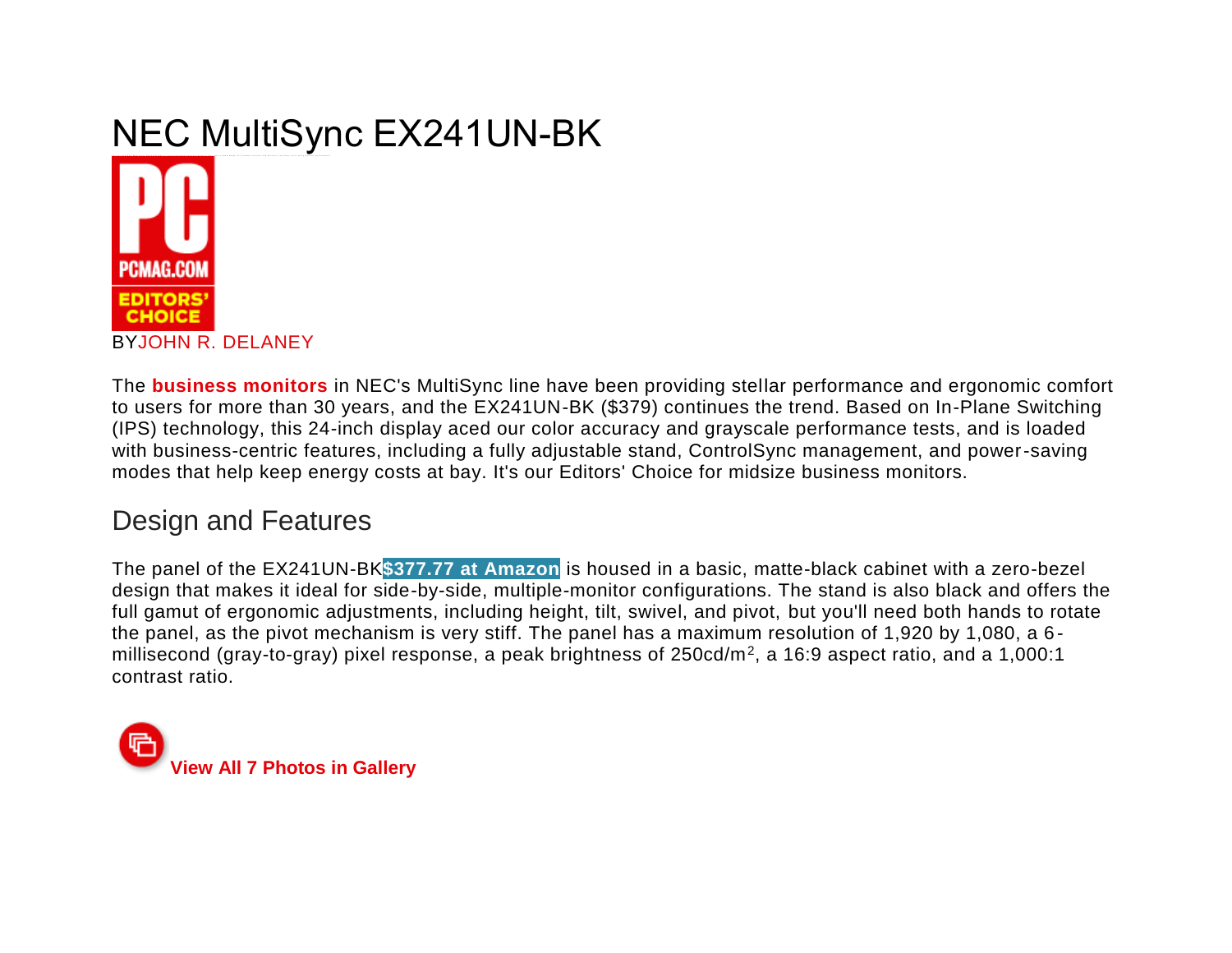At the rear of the cabinet, facing downward, are numerous I/O ports, including HDMI, DVI, VGA, and DisplayPort video inputs. They are joined by a DisplayPort output for daisy-chaining multiple monitors, an audio input, and two ControlSync ports (in and out). ControlSync is NEC's IT-friendly technology that allows you to control settings for up to 25 NEC EX Series monitors using a ControlSync cable.

On the left side of the display are three USB 3.0 downstream ports, a USB 3.0 upstream port, a headphone jack, and a port for an optional sensor that attaches to the side of the monitor and detects human presence and ambient light to help conserve power. On the right side of the rear panel are a Power switch, a button for toggling through the ECO power-saving modes, an input-select button, and a four-way jog button for navigating the menu system. The embedded 1-watt speakers are relatively loud, but their lack of bass response makes them sound tinny when cranked up.



In addition to Brightness, Contrast, and Black Level settings, the EX241UN-BK has five picture presets (Standard, Movie, Photo, Gaming, and Dynamic), and nine Color Control settings, including four colortemperature levels, an sRGB mode, a native mode, a low blue light mode, a DICOM (medical ima ging) mode, and a user-programmable mode that works with NEC's optional SpectraView kit, which includes calibration software and an X-Rite colorimeter. You can buy the monitor bundled with the SpectraView kit for \$529. As with other MultiSync displays, including the **[NEC MultiSync EA244UHD\\$1,049.00 at Amazon](http://www.pcmag.com/article2/0,2817,2463609,00.asp)**and the **[NEC MultiSync](http://www.pcmag.com/review/345351/nec-multisync-ea305wmi)  [EA305WMi](http://www.pcmag.com/review/345351/nec-multisync-ea305wmi)[\\$1,447.52 at Amazon](http://www.pcmag.com/review/351024/nec-multisync-ex241un-bk)**, the EX241UN-BK offers a carbon meter that measures the monitor's carbon footprint, energy costs, and energy cost savings.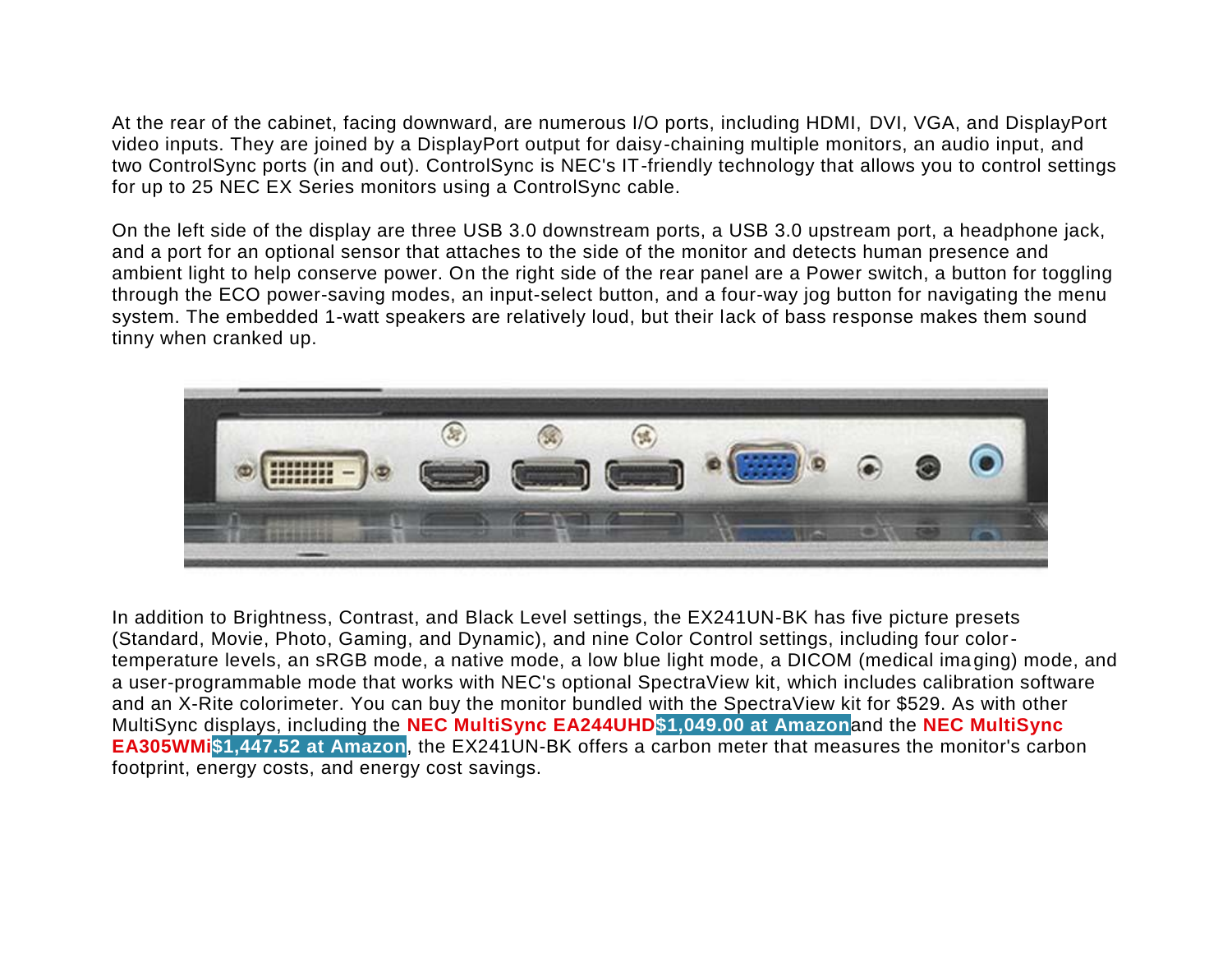The EX241UN-BK comes with a three-year warranty on parts, labor, and the backlight. Inside the box are USB (upstream), DisplayPort, and ControlSync cables, and a User Guide.

### **Performance**

The EX241UN-BK delivered rich, accurate colors right out of the box. On the chromaticity chart below, red, green, and blue color measurements are represented by the colored dots, and the ideal CIE coordinates are represented by the boxes. As illustrated, each color is very closely aligned with its ideal coordinates. Colors appeared uniform and evenly saturated in the DisplayMate Color Purity and Uniformity tests and in my tests images, and remained intact when viewed from an extreme top, side, or bottom angle.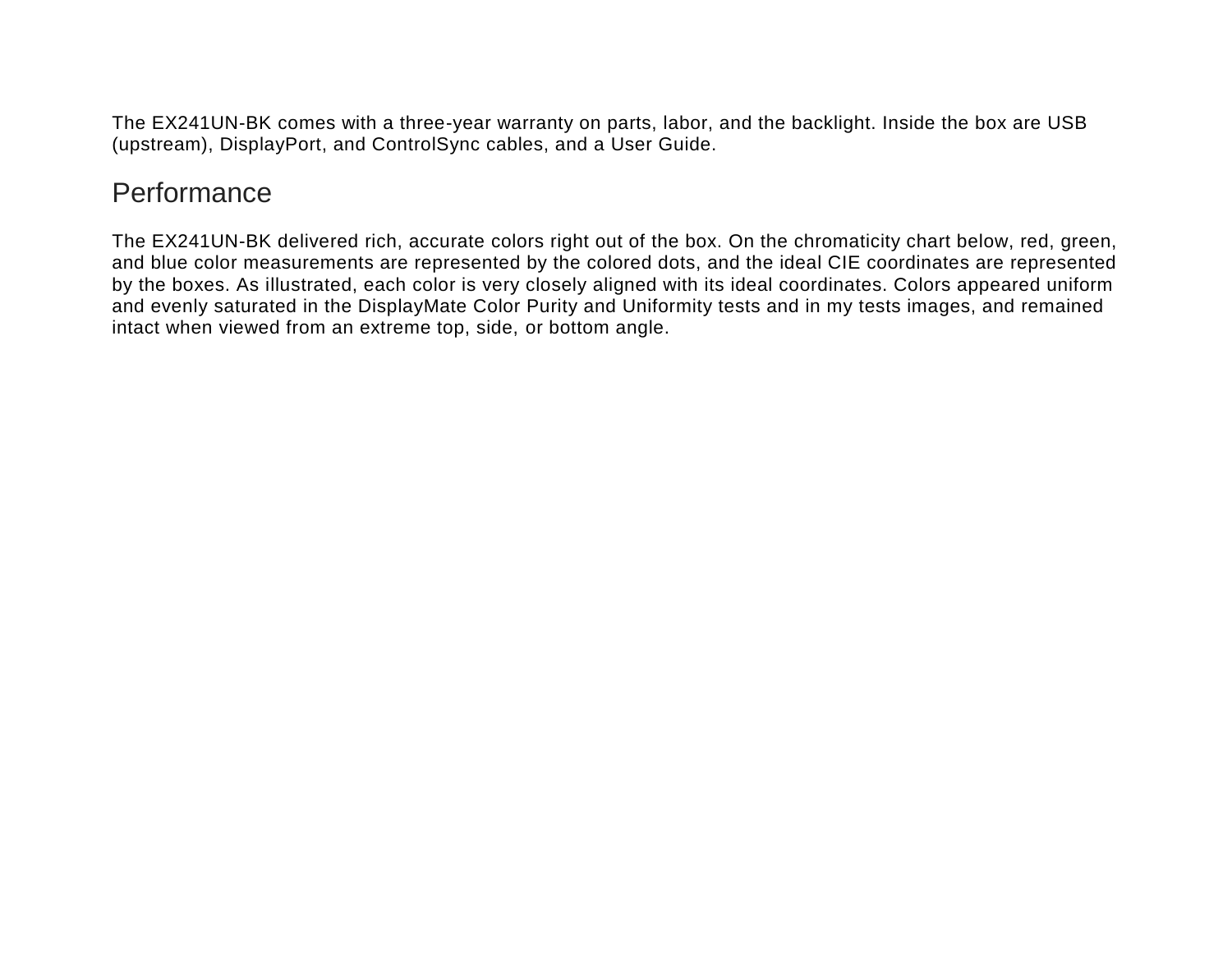

Grayscale performance was also quite good. The IPS panel correctly displayed every shade of gray on the DisplayMate 64-Step Grayscale test and provided excellent highlight and shadow detail in my test photos. While not designed for gaming, the panel did an admirable job of displaying fast-action sequences in my Crysis 3 (PC) and Grand Theft Auto V (**[Sony PlayStation 4\\$312.40 at Amazon](http://www.pcmag.com/article2/0,2817,2420312,00.asp)**) gaming tests. But its input lag (the time it takes for the monitor to react to a controller command) of 39.5 milliseconds, as measured with a **[Leo Bodnar](http://www.pcmag.com/article2/0,2817,2465748,00.asp)  [Video Signal Lag Tester](http://www.pcmag.com/article2/0,2817,2465748,00.asp)**, is less than ideal. Our fastest monitor, the **[BenQ XL2430T\\$383.58 at Walmart](http://www.pcmag.com/article2/0,2817,2477354,00.asp)** (a gaming display), measured a short 9.5 milliseconds.